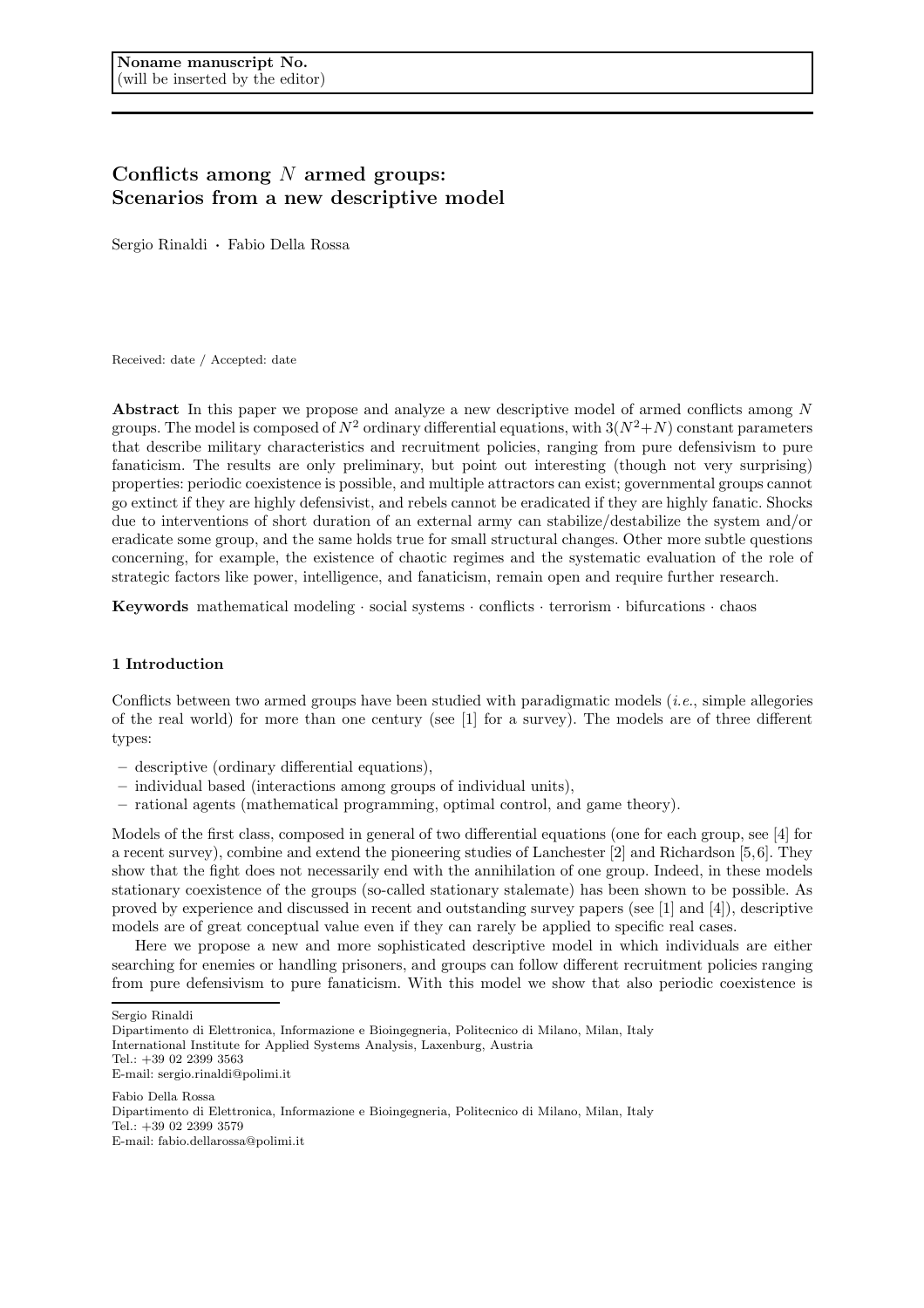possible, thus supporting the idea that conflicts can be characterized by recurrent ups and downs in the dominance of the groups.

Our model can deal with the general case of  $N$  groups fighting one against the other, a problem of increasing concern. The model is composed of  $N^2$  ordinary differential equations, containing  $3(N^2 + N)$ parameters, used to mimic the recruitment policies as well as the offensive and intelligence efficiencies of the groups. Since equations and parameters increase in number as  $N^2$ , the study of the model requires a remarkable effort even if it is limited, as done in this paper, to the case of 3 fighting groups.

The work performed so far along this line is still in progress. For this reason, we present only preliminary results pointing out, however, a number of interesting behaviors. In particular we explain why external interventions of short duration (shocks) can modify the fate of the conflict, and why small but permanent (structural) changes can trigger the annihilation of a group or transform a stationary stalemate into a cyclic one.

## 2 Behavioural characteristics

We consider a finite number of groups  $i = 1, \ldots, N$  fighting one against the other. The size of each group at time t is denoted with  $x_i(t)$ , and the individuals of the group are assumed to be, at any time t, either searching for enemies or handling prisoners. Thus

$$
x_i(t) = s_i(t) + h_i(t) \tag{1}
$$

where  $s_i(t)$  are all individuals of group i searching for enemies (of any group), and  $h_i(t)$  are handling individuals of group i. Handling includes all activities that follow the capture of an enemy, namely the elimination of the victims, the transportation, supervision and feeding of the prisoners, their exchange for ransom, and so on. These service activities require some time called *handling time*. An individual who has accomplished all handling tasks becomes searching again (transition  $h \to s$ ), while a searching individual becomes handling immediately after capturing an enemy (transition  $s \to h$ ).

Since handling activities can be different for different groups of prisoners, we denote with  $h_{ij}$  the individuals of group i handling prisoners of group j and with  $\tau_{ij}$  their handling times. Obviously

$$
h_i(t) = \sum_j h_{ij}(t). \tag{2}
$$

#### 3 Capture of enemies

When searching individuals of group  $i$  discover an enemy, they attack and try to capture the enemy, but their success depends not only on the group to which the enemy belongs but also on the fact that the discovered enemy is searching or handling. The rates at which searching individuals of group  $i$  encounter and capture searching and handling individuals of group j are indicated with  $\sigma_{ij}^s$  and  $\sigma_{ij}^h$  respectively. If the searching process is purely random, the standard assumption is that  $\sigma_{ij}^s$  and  $\sigma_{ij}^h$  are independent upon the size of the searching group. But more sophisticated assumptions could also be considered. For example, if searching individuals of group i are cooperative  $(e.g.,$  if they communicate and call each other when they discover groups of enemies) it would be reasonable to assume that  $\sigma_{ij}^s$  and  $\sigma_{ij}^h$  increase with the size of the searching group. But also the case of  $\sigma_{ij}^s$  and  $\sigma_{ij}^h$  decreasing with the size of the searching group could be interesting because it interprets the situation in which soldiers of the same group interfere negatively. In general, the success rates  $\sigma_{ij}^s$  and  $\sigma_{ij}^h$  are different and  $\sigma_{ij}^s > \sigma_{ij}^h$  because handling is often performed in relatively hidden or protected areas. But in special circumstances, in particular when the *intelligence* of group *i* is high, safe refuges do not exist for group *j*, and  $\sigma_{ij}^s = \sigma_{ij}^h$ . Notice that, in order to reduce the number of parameters, individuals of group  $i$  are assumed to have the same success with all handling individuals of group  $j$ . Moreover, all captured individuals are eliminated from the game, i.e., prisoners can not be freed or, if they are, they do not return immediately to their groups.

Let us now indicate with  $V_{ij}$  the flow of victims of group j captured by (searching) individuals of group i. From now on, when there are two indexes (say i and j), the first indicates the group of the killer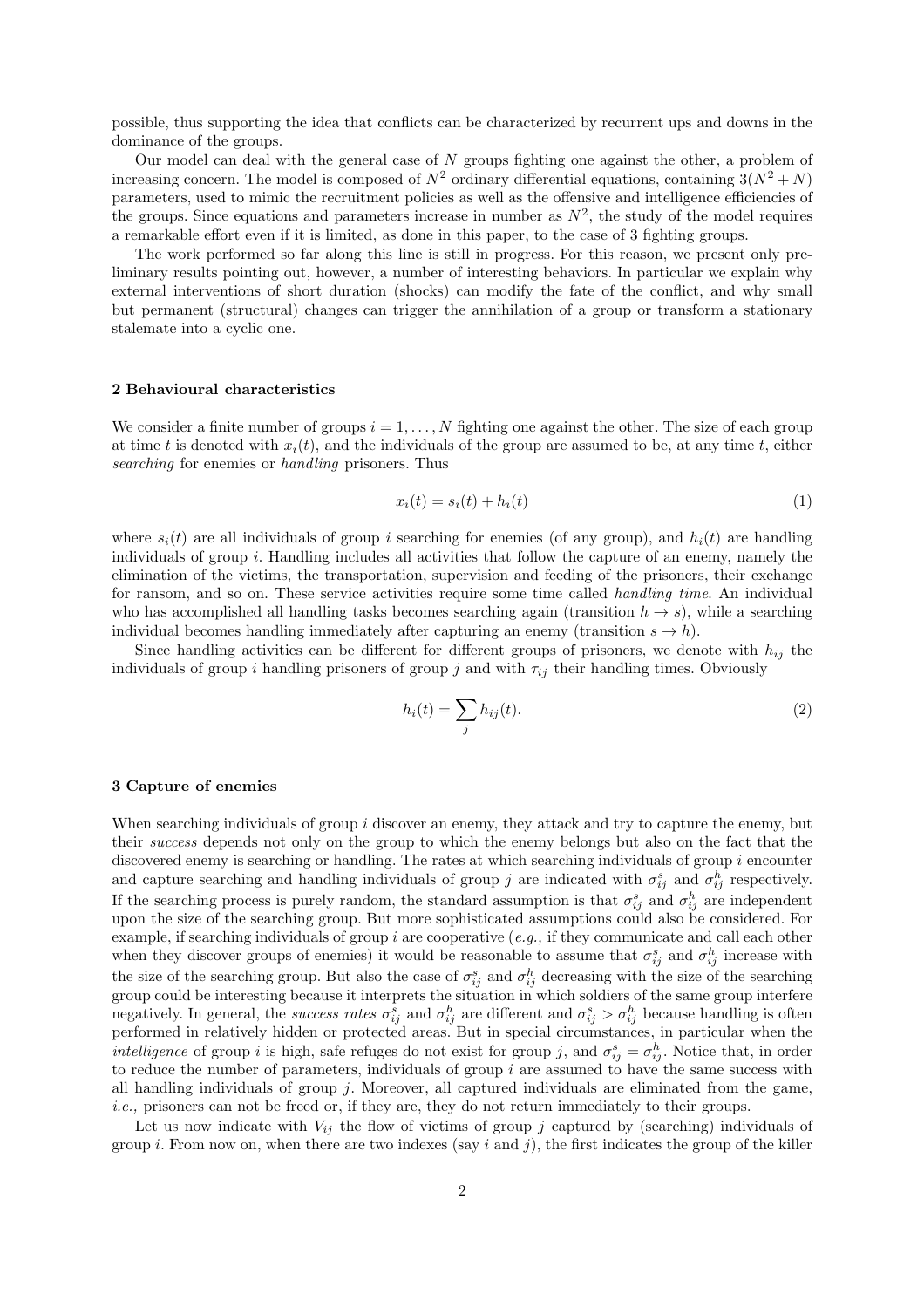and the second the group of the victim. Since individuals are either searching or handling when they are captured, we must consider two flows, namely  $V_{ij}^s$  and  $V_{ij}^h$ . Obviously

$$
V_{ij} = V_{ij}^s + V_{ij}^h. \tag{3}
$$

We can also introduce the flows

$$
V_{i+}^{s} = \sum_{j} V_{ij}^{s}, \qquad V_{i+}^{h} = \sum_{j} V_{ij}^{h}, \tag{4}
$$

of all searching individuals captured by group  $i$  and of all handling individuals captured by group  $i$  and indicate with  $V_{i+}$  the flow of all individuals captured by group i, i.e.,

$$
V_{i+} = V_{i+}^s + V_{i+}^h.
$$
\n(5)

Similarly we can consider the flows

$$
V_{+j}^{s} = \sum_{i} V_{ij}^{s}, \qquad V_{+j}^{h} = \sum_{i} V_{ij}^{h}
$$
 (6)

of searching or handling individuals of group  $j$  captured by some enemy and indicate with

$$
V_{+j} = V_{+j}^s + V_{+j}^h \tag{7}
$$

the flow of all victims of group  $j$ .

All flows are known once the flows  $V_{ij}^s$  and  $V_{ij}^h$  are specified as functions of the sizes of the searching and handling groups. In the following we consider the case of random encounters where

$$
V_{ij}^s = \sigma_{ij}^s s_i s_j, \qquad V_{ij}^h = \sigma_{ij}^h s_i h_j. \tag{8}
$$

#### 4 Recruitment policies

We assume that each group is sustained by suitable *recruitments* (*e.g.*, soldiers during their military service, voluntiers, hired professionals, ...) and we distinguish between two different flows of recruitment.

The first, indicated with  $G_i$  and called *guarandeed recruitment*, is a flow supported by the state or its allies independently on the current injuries suffered by the group or inflicted to its enemies. This flow is simply a function of the size of the group, *i.e.*,  $G_i = G_i(x_i)$  and the selected functional form is

$$
G_i(x_i) = r_i x_i - c_i x_i^2 \tag{9}
$$

where  $r_i x_i$  is the difference between basic recruitment and basic retirement when the size of the group is small, while  $c_i x_i^2$  is the surplus of retirement present when difficulties in the progress of careers or limitations in salaries and benefits emerge when the group becomes large. In general,  $r_i > 0$  and  $c_i > 0$ so that the maximum guaranteed recruitment is  $r_i^2/4c_i$ . But  $r_i$  can also be negative: this occurs when basic retirement of small groups overcomes basic recruitment, i.e., when the group goes gradually extinct in the absence of enemies. This might interpret the dynamics of groups of fanatic rebels.

The second form of recruitment, indicated with  $R_i$  and called *reaction recruitment*, is a function of the current injuries suffered by the group  $(V_{+i})$  and inflicted to its enemies  $(V_{i+})$ . In the following, for simplicity, we assume that the reaction recruitment  $R_i$  depends on a weighted sum  $z_i$  of the suffered and inflicted injuries, *i.e.*,  $R_i = R_i(z_i)$ , where

$$
z_i = d_i V_{+i} + f_i V_{i+}.
$$
\n(10)

In this sum the two weights  $d_i$  and  $f_i$  are assumed to be constant and are called *defensivism* and fanaticism, respectively. Groups representing the army or anti-terrorism services of standard countries have  $f_i = 0$  (or very small), while  $f_i$  can be large in groups of fanatic rebels. If group i has different reactions with respect to different groups we should use the more general weighted sum

$$
z_i = \sum_j d_{ij} V_{ji} + \sum_j f_{ij} V_{ij}
$$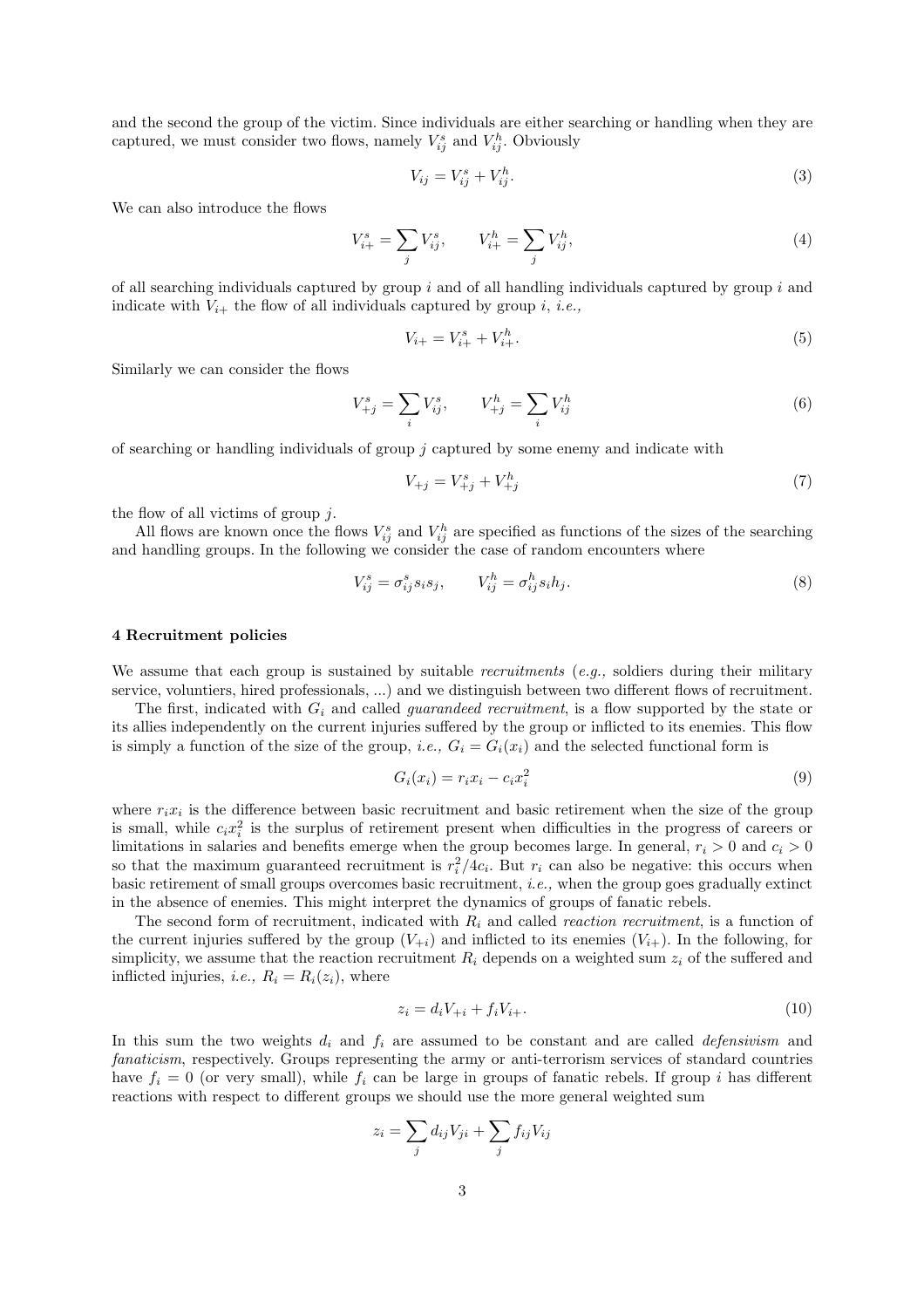where defensivism and fanaticism depend on two indexes. This is certainly possible, but is not done here in order to keep the complexity of the model under control. The function  $R_i(z_i)$  must be zero for  $z_i = 0$ , because in absence of injuries the recruitment must be the guaranteed recruitment. Moreover, it is reasonable to assume that the function  $R_i(z_i)$  is increasing with  $z_i$ , since the reaction to injuries obviously increases with injuries. Finally, the function  $R_i(z_i)$  must saturate for  $z_i \to \infty$ , because unbounded recruitments can not be realized in view of physical and economic constraints. Figure 1 shows a reaction recruitment that satisfies the above three properties. The function  $R_i(z_i)$  used in the model is



Fig. 1 Reaction recruitment as a function of the weighted sum  $z_i$  of the injuries. The graph is obtained from equation (11) with  $R_i^{\max} = 1, \ \rho_i = 3.$ 

$$
R_i(z_i) = \frac{\rho_i R_i^{\max} z_i}{\rho_i z_i + R_i^{\max}}\tag{11}
$$

where the meaning of the two parameters  $\rho_i$  and  $R_i^{\text{max}}$  is pointed out in Figure 1.

In order to fully specify the model, we must also say how the recruitment  $(G_i + R_i)$  is distributed among searching and handling groups. If we denote with  $\lambda_i^s$  the portion of recruitment allocated to the searching group and with  $\lambda_{ij}^h$  the portion allocated to the group handling individuals j (obviously  $\lambda_i^s + \sum_j \lambda_{ij}^h = 1$ , in principle various options are possible. For example, we could assume that the recruitment is entirely allocated to the searching group, *i.e.*,  $\lambda_i^s = 1$ ,  $\lambda_{ij}^h = 0$ , or that it is equally subdivided among all groups, *i.e.*,  $\lambda_i^s = \lambda_{ij}^h = 1/N$ , ot that it is subdivided proportionally to the sizes of the groups, *i.e.*,  $\lambda_i^s = s_i/x_i$ ,  $\lambda_{ij}^h = h_{ij}/x_i$ . Here we follow the third option, because it is the only one that can be shown to guarantee the positivity of the model  $(i.e.,$  the property that starting from positive initial conditions the state of the system remains positive forever).

## 5 A general model

The model is fully specified by writing the balance equations for each searching and handling group. Figure 2 shows the flows of individuals joining and leaving each group. For each searching group we must



Fig. 2 The flows of individuals joining and leaving each searching group (a) and each handling group (b).

write the equation (see Figure 2a)

$$
\dot{s}_i = (G_i(x_i) + R_i(z_i))\frac{s_i}{x_i} + \sum_j \frac{h_{ij}}{\tau_{ij}} - V^s_{+i} - V_{i+}
$$
\n(12a)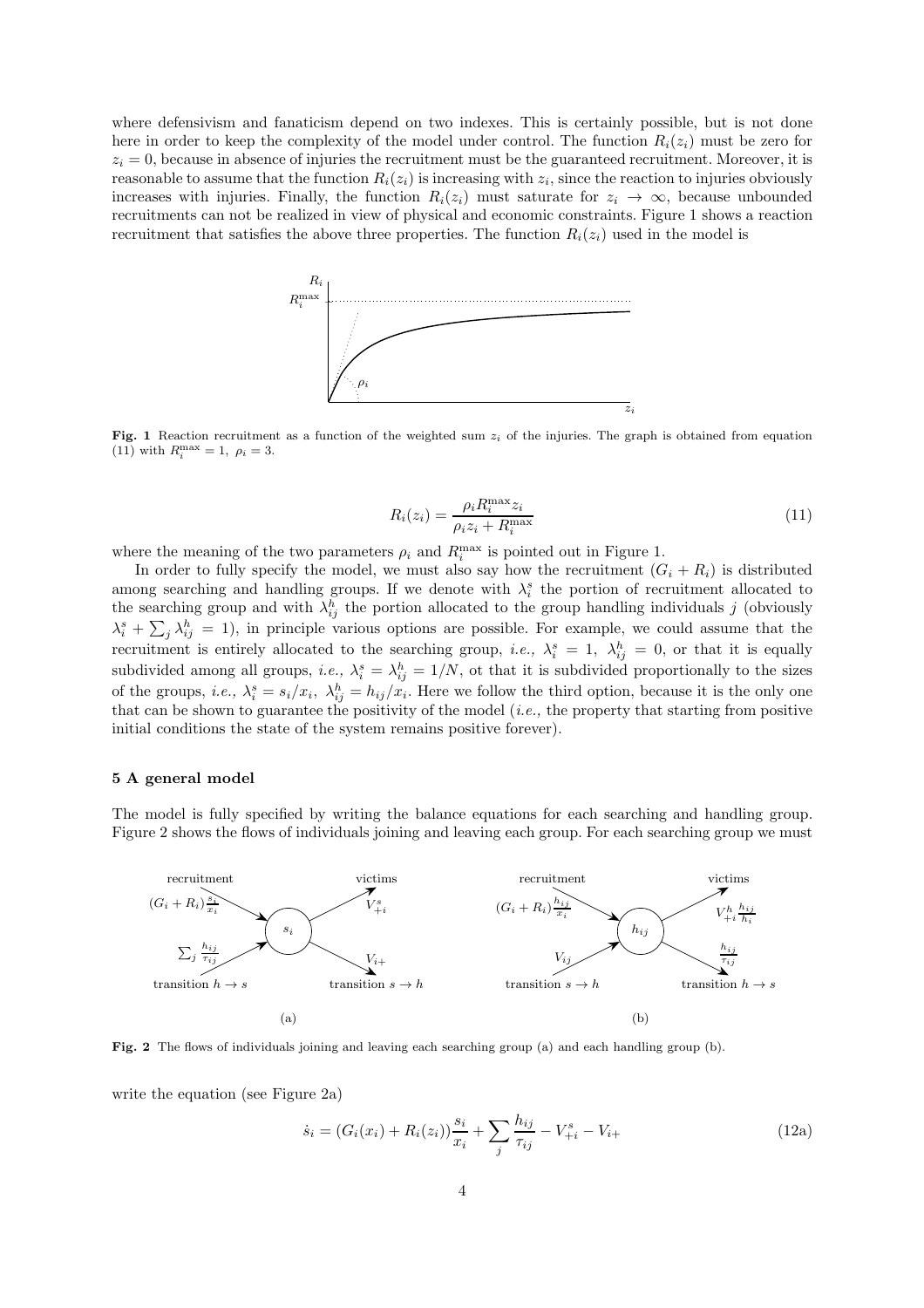while for each handling group we have (see Figure 2b)

$$
\dot{h}_{ij} = (G_i(x_i) + R_i(z_i))\frac{h_{ij}}{x_i} + V_{ij} - V^h_{+i}\frac{h_{ij}}{h_i} - \frac{h_{ij}}{\tau_{ij}}.
$$
\n(12b)

In these equations the flow  $h_{ij}/\tau_{ij}$  is the flow of individuals of group i terminating their handling tasks with individuals of group  $j$ , under the assumption of random termination of the tasks.

A set of N ODEs for the group sizes can be easily derived from equations (12). Indeed, from equations  $(1,2)$  we have

$$
\dot{x}_i(t) = \dot{s}_i(t) + \sum_j \dot{h}_{ij}(t)
$$

which, taking (12) into account, becomes

$$
\dot{x}_i = G_i(x_i) + R_i(z_i) - V_{+i}.\tag{13}
$$

Obviously this equation could be written a priori, because it simply says that the derivative of the group size is the unbalance between total flow of recruitment and flow of victims.

Thus, equation (12a) can be substituted by equation (13). In the following we refer to the set of equations (1–11,12b,13) because it has the advantage of pointing out explicitly the sizes  $x_i$  of the groups, which are undoubtedly variables of great concern.

Model (1–11, 12b, 13) can hardly be studied analytically because, even in the simplest case  $(N = 2)$ , it is composed of four nonlinear differential equations. However, three interesting general results can be proved. The first says that governmental groups (characterized by  $r_i > 0$ ) cannot go extinct if they are highly defensivist. Indeed, when the size  $x_i$  is small, the flow of victims  $V_{+i}$  and  $V_{i+}$  are also small so that, in view of equations  $(9-11)$ , we can approximate equation  $(13)$  as

$$
\dot{x}_i \simeq r_i x_i + (\rho_i d_i - 1)V_{+i} + \rho_i f_i V_{i+}.
$$
\n(14)

Hence, if group *i* is highly defensivist (in the sense that  $\rho_i d_i > 1$ )  $\dot{x}_i$  is positive for small  $x_i$ , and this prevents the extinction of the group. The second result concerns the groups of rebels (characterized by  $r_i < 0$ ) and says that none of them can achieve absolute victory since, in the absence of enemies  $(x_i = 0$ for all  $j \neq i$ , the time derivative of their size

$$
\dot{x}_i = r_i x_i - c_i x_i^2
$$

is always negative. Finally, the third result says that rebels cannot go extinct if they are highly fanatic. Indeed, for small values of  $x_i$  also the flows  $V_{+i}$  and  $V_{i+}$  are small, and again equation (13) can be approximated with equation (14). But the two flows of victims can be shown to be of the same order of  $x_i$ , so that sufficiently high values of  $f_i$  guarantee that  $\dot{x}_i$  is positive, and this prevents extinction.

Since the analytical treatment of the model is practically impossible, the only feasible approach is to study the model through numerical bifurcation analysis, or, more simply, through simulation. The results we have obtained so far with bifurcation analysis are still incomplete because the number of bifurcations is particularly high. Even in the simplest case  $(N = 2)$  the bifurcations of the model have not yet been fully understood. Thus, we present only results obtained through simulation (using a Dormand-Prince (4,5) numerical scheme). In order to help the reader in drawing conclusions by comparing the various scenarios obtained through simulations, we present only results concerning conflicts among  $N = 3$  groups, more precisely one governmental group and two groups of rebels. This choice is due to the particular attention that this case has recently attracted worldwide.

Figure 3 is an example of the typical panel we can produce for any assignment of the parameters and of the initial conditions of the model. The figure summarizes the results of the simulation of a conflict among three groups. Group 1 is a governmental group  $(r_1 > 0)$ , while 2 and 3 are groups of rebels  $(r_i < 0, i = 2, 3)$ . The initial conditions  $x_i(0)$  are specified in the left part of the panel (here and in the following,  $h_{ij}(0) = 0$ ) together with the parameter values (the unit time is the day) characterizing military performances and recruitments. In the right part of the panel the time series of the group sizes  $x_i$  are shown for a time period of 15 years. The time series clearly show that, in this example, the groups tend to a positive equilibrium.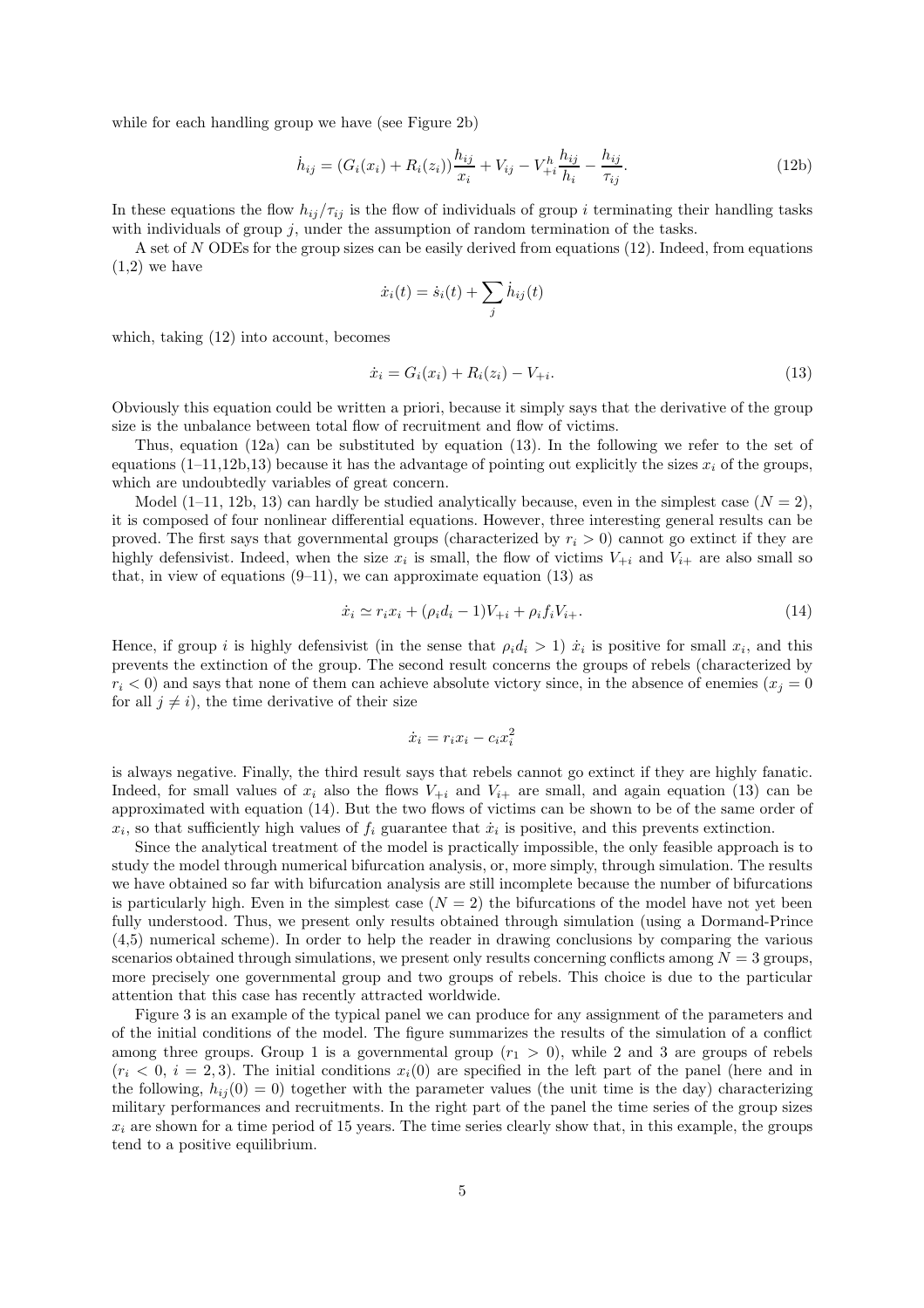

Fig. 3 Typical result of a simulation of model (1–11,12b,13) where the three groups tend toward a positive equilibrium. Parameter values and initial conditions are specified on the left. They point out that 1 is a governmental group  $(r_1 > 0)$ , while 2 and 3 are groups of rebels  $(r_i < 0, i = 2, 3)$ .

#### 6 Coexistence and eradication

Depending upon initial conditions and parameter values the fate of the system can be different. If

$$
\lim_{t \to \infty} x_i(t) = 0
$$

we say that the *i*-th group goes extinct or is eradicated.

One possible scenario is that no group is eradicated. This means that all groups remain in the game forever, or, in other words, that all groups coexist in the long term. However, the asymptotic dynamic regime can be different because coexistence can be stationary as in Figure 3, or periodic as in Figure 4. Notice that only the fanaticism of the rebels has been changed (actually increased) in passing from Figure 3 to Figure 4. Thus, the comparison of the two figures allows one to conclude that turbulent behaviors should be expected if rebels are highly fanatic.

![](_page_5_Figure_7.jpeg)

Fig. 4 Transients toward a periodic coexistence regime. Only the fanaticisms of the rebels are different then those of Figure 3. The comparison of the two figures shows that high fanaticisms of the rebels can trigger turbulent behaviours.

If one or more groups go extinct, the others coexist and tend to one of the possible asymptotic regimes. Figure 5 shows, for example, two cases in which one group goes extinct and two coexist. In the first panel the coexistence is stationary, while in the second it is periodic. The only difference between the two cases is that the efficiencies  $\sigma_{21}^h$  of group 2 of rebels in capturing handling individuals of the governmental group 1 is higher in the second panel. Thus, the last five years of the time series of the second panel point out that a single group of rebels and a governmental group can tend toward a regime of periodic coexistence if the military efficiency of the rebels is sufficiently high. As far as we know, this is an original result in the theory of conflicts between two armed groups.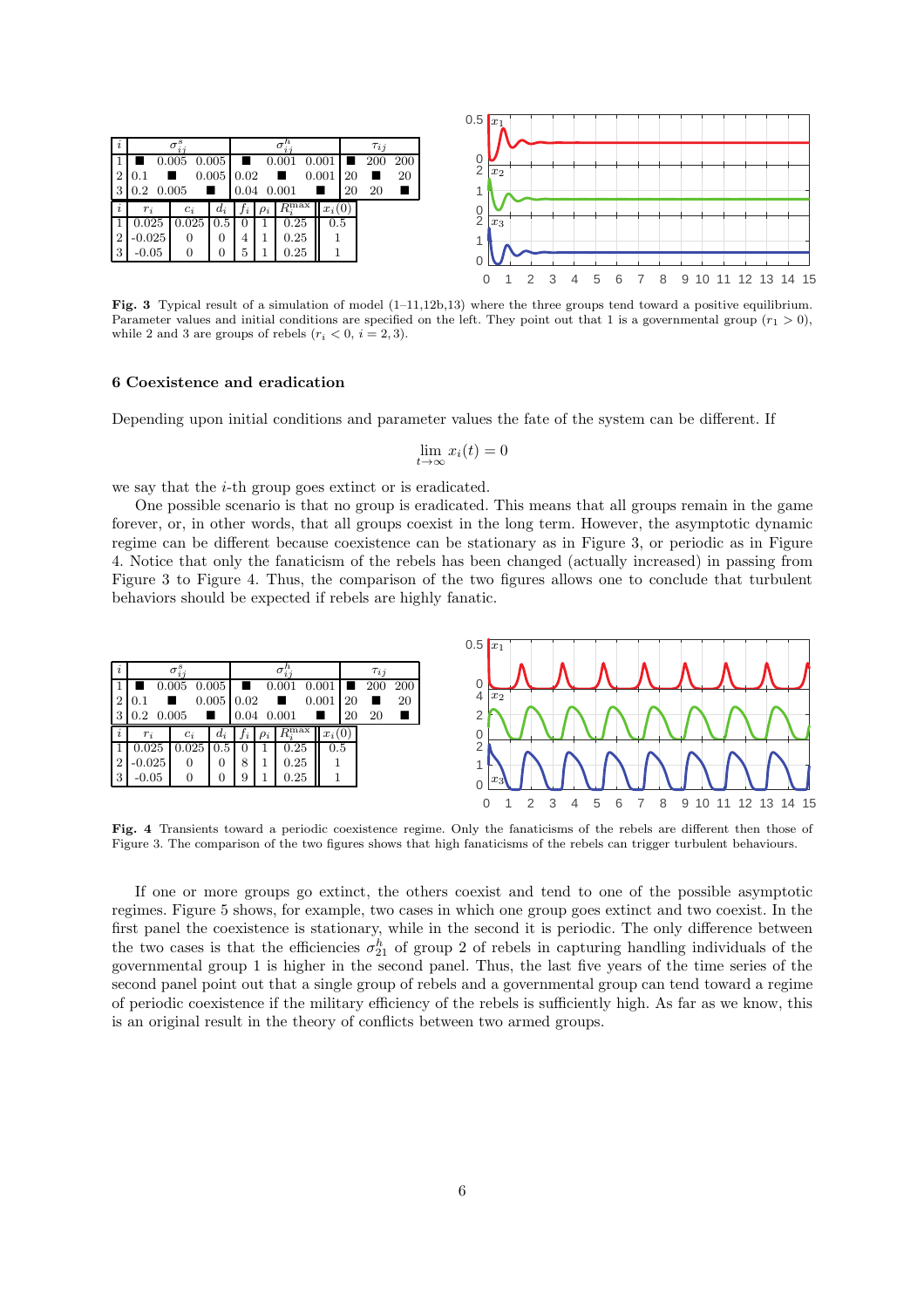![](_page_6_Figure_0.jpeg)

Fig. 5 Transients of three fighting groups (1 govermental, 2 and 3 rebels) with group 3 going extinct: top:stationary coexistence; bottom:periodic coexistence. Notice that  $\sigma_{21}^h$  is the only parameter that is different in the two cases.

#### 7 Long term consequences of external shocks

A short but heavy intervention of an external military force can vary quite significantly the number of individuals of one or more groups. Interventions of this kind, sometimes called shocks, can be interpreted as sudden perturbations of the state of the system. Typical interventions are the increase of the size of the group that the external military force wants to help, or the reduction of the size of its enemies. If the system has a unique attractor there are no consequences in the long term because the groups tend for all initial conditions to the same asymptotic regime. In other words, the system is resilient and the shock is smoothly absorbed. But if the system has multiple attractors, each one with its basin of attraction, the shock can have serious consequences even in the long term. This occurs when the shock entrains the jump of the state of the system from one basin of attraction to another.

Devising successful shocks is however quite difficult. Consider, for example, the case described in Figure 6 where, again, 1 is a governmental group and 2 and 3 are rebels. The time series show that in a relatively short time (3 years) the governmental group is almost annihilated while the rebels reach very high sizes. Imagine now that at the end of the fourth year an external country allied to the governmental group intervenes and reduces quite consistently the sizes of the two groups of rebels with a short but heavy military attack, as shown in Figure 6. The time evolutions of the groups after that intervention show that the shock is only partly successful. Indeed, the size of the governmental group rises up, but the rebels are not eradicated and the size of group 2 is actually slightly increased in the long term.

| $\imath$       |         | $\sigma_{ij}^s$ |       |       |          |                             |          |    | $\tau_{i,i}$ |    |
|----------------|---------|-----------------|-------|-------|----------|-----------------------------|----------|----|--------------|----|
|                |         | 0.2             | 0.24  |       |          | 0.2                         | 0.17     |    | 66           | 58 |
| $\overline{2}$ | 0.17    |                 | 0.14  |       | 0.15     | ш                           | 0.12     | 18 |              | 86 |
| 3              | 0.23    | 0.1             |       |       | 0.2      | 0.03                        |          | 12 | 100          |    |
| i              | $r_i$   | $c_i$           | $d_i$ | $J_i$ | $\rho_i$ | $R^{\overline{\text{max}}}$ | $x_i(0)$ |    |              |    |
|                | 0.05    | 0               | 4     |       |          | 0.25                        |          |    |              |    |
| $\overline{2}$ | $-0.03$ | $\theta$        | 2     |       |          | 0.25                        |          |    |              |    |
| 3              | $-0.01$ | 0               | 2     | 3.2   |          | 0.25                        |          |    |              |    |

![](_page_6_Figure_6.jpeg)

Fig. 6 Consequences of a contemporary external attack against groups 2 and 3, aimed at protecting the governmental group 1.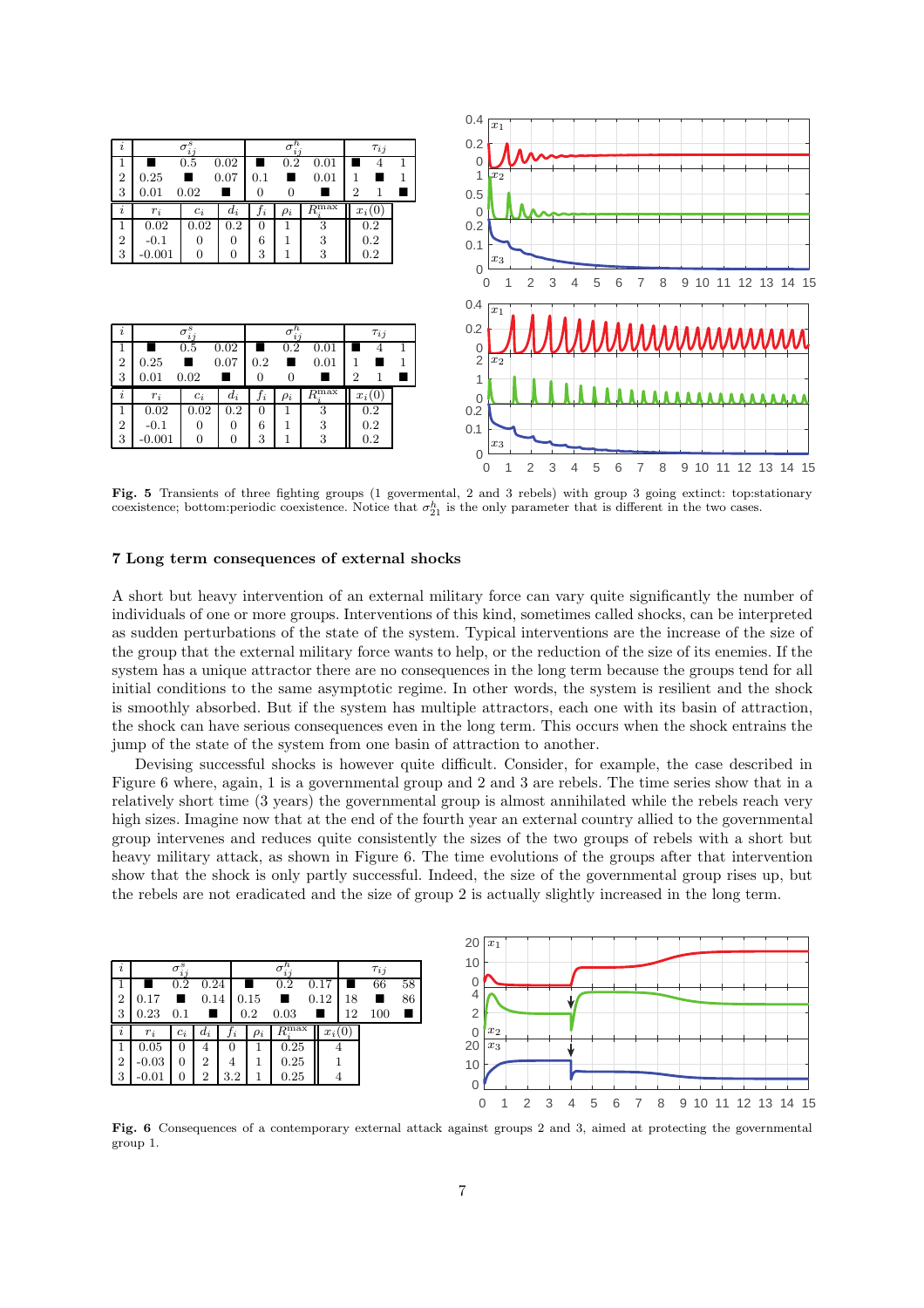![](_page_7_Figure_0.jpeg)

Fig. 7 Unpleasant consequences of an attack against a group of rebels (at the end of the 4th year): group 3 is attacked and eradicated, but the other group of rebels (group 2) reappears in the game (the new coexistence regime is periodic).

Figure 7 shows another surprising consequence of an external shock (given again after 4 years), with the aim of eradicating group 3, which is the only remaining dangerous group of rebels—group 2 being almost eradicated after 4 years. The result is in part as expected, namely group 3 is eradicated. But the surprise is that group 2 reappears in the game and reduces the average size of the governmental group.

It is worth noticing that the eradication of a group can, in principle, be obtained with a limited military effort, provided the system is shocked when its state is close to the boundary separating the two basins of attraction. For this reason, the success of a military intervention aimed at supporting one group might critically depend on the time of the intervention. Figure 8 shows an interesting example: the first scenario points out that without external intervention group 3 goes extinct, while the two bottom scenarios show the consequences of an intervention performed by an external country supporting group 3 of rebels by increasing their size  $x_3$ . On the left the intervention, performed after one year, is successful because group 3 does not go extinct anymore and group 2, in competition with group 3, is eradicated, while on the right the same intervention, performed after two years, is not successful because group 3 is still eradicated. The message of the numerical experiment described in Figure 8 is that the help to a group dangerously declining toward extinction has greater chances of success if the help is given earlier.

![](_page_7_Figure_4.jpeg)

Fig. 8 Impacts of the same shock performed at two different times: bottom left: success (group 2 is eradicated and group 3 is sustained); bottom right: failure (group 2 is not eradicated and group 3 is not sustained).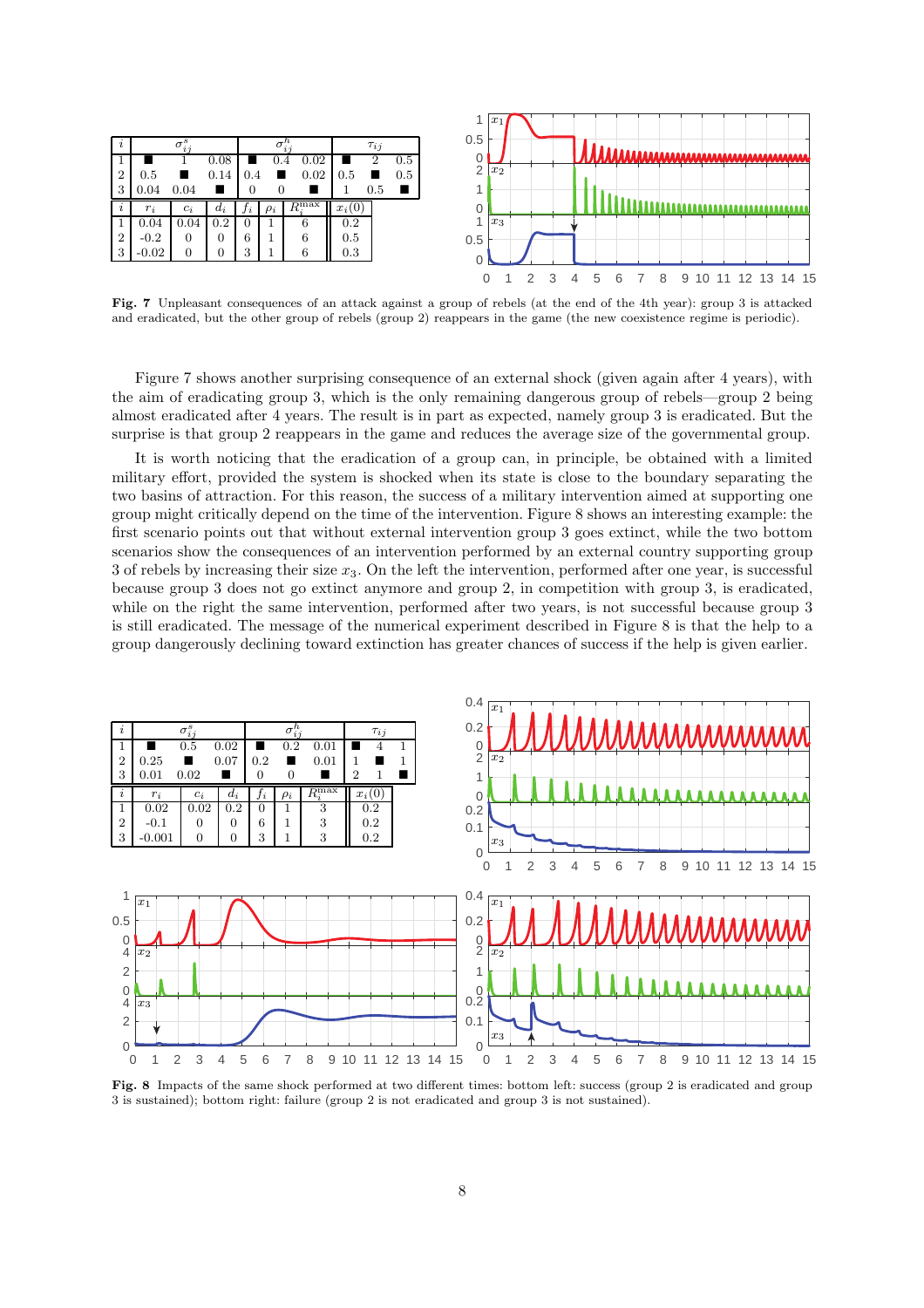#### 8 Consequences of structural changes

The military characteristics of a group can suddenly change and then remain constant for a long period, if not forever. The activation of a newly constructed military airport, the permanent supply of arms guaranteed by an external country, the establishment of a new intelligence system are examples of this kind of changes, from now on called structural.

The impact of structural changes can, in principle, be identified by simulating the model from the time  $t^*$  of the change. The parameter values must be modified with respect to those used in the previous phase, *i.e.*, for  $t < t^*$ , while the initial state must be equal to the state reached at  $t = t^*$ . Figure 9 shows, for example, the case in which the efficiencies  $\sigma_{1j}^s$  and  $\sigma_{1j}^h$  of the governmental group are doubled at  $t = t^* = 5$ , when the groups are in a stationary coexistence regime. The impact of this structural change is absolutely not surprising: the new coexistence regime is still stationary but with a drop in the sizes of the rebels.

![](_page_8_Figure_3.jpeg)

Fig. 9 The effect of doubling the efficiencies  $\sigma_{1j}^s$  and  $\sigma_{1j}^h$  of the governmental group 1 after 5 years.

Structural changes can also have relevant long term consequences. This actually occurs quite frequently because the system has so many bifurcations that it is easily possible that the perturbation of parameters interpreting the structural change implies the crossing of one or more bifurcation curves in parameter space. Figure 10 shows the consequences of three subsequent structural changes (corresponding to increases of the efficiencies  $\sigma_{1j}^s$  and  $\sigma_{1j}^h$  of group 1). The first change (occurring at the end of the 6 th year) stabilizes the system (switch from periodic to stationary coexistence), while the second (end of the 9<sup>th</sup> year) eradicates group 3 and the third (end of the  $11<sup>th</sup>$  year) eradicates also group 2.

![](_page_8_Figure_6.jpeg)

Fig. 10 The effects of three subsequent structural changes corresponding to increases of the efficiencies  $\sigma_{1j}^s$  and  $\sigma_{1j}^h$  of group 1. The first change (occurring at the end of the  $6<sup>th</sup>$  year) eliminates the oscillations (Hopf bifurcation), while the second and third (end of 9<sup>th</sup> and 11<sup>th</sup> years) eradicate groups of rebels (transcritical bifurcations).

#### 9 Conclusions

The results presented in this paper allow us to conclude that the model we have proposed can produce extremely rich dynamic scenarios. In other words, our model can be interpreted as a general theory